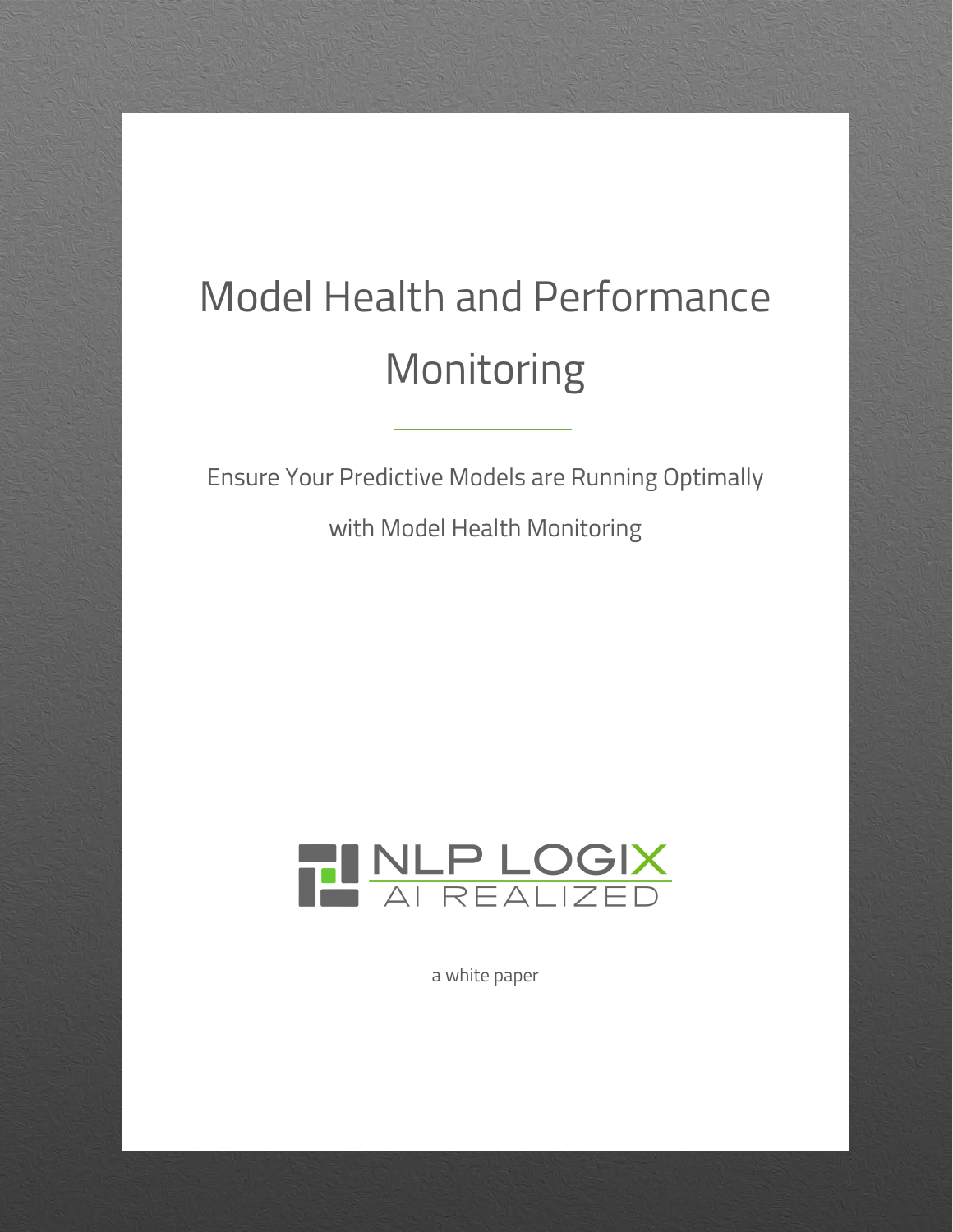## Introduction

As more and more businesses rely on predictive models within their day-to-day operations, it is imperative to ensure their models are sustainable and working as they were originally intended. Model Health monitoring is an essential, but often overlooked, process to identify signals that a model may be degrading before it becomes completely compromised. This paper will review how monitoring model health is different than system monitoring, key measures to monitor, and the benefits of implementing model health monitoring.

## Proactively Detect Threats to Model Health

#### Causes of Model Performance Decay

A core tenant of modeling is the assumption that future data will look like and behave similarly to that of the past. While traditionally a solid assumption, there are many things that can occur after model deployment that can impact the data a model is dependent upon. These can be due to the issues with the training dataset, changes in the target behaviors or population of interest over time or as a result of an unanticipated event, or software system or process changes. Each of these can impact the data being processed and cause model performance to decay if not detected, which makes monitoring model health so important.

The data used to train the model is important as it is the basis for determining how each attribute influences the behavior of interest. While using a representative sample of records for training the model is the best practice, this may not always be available, or it may not be known if the data matches the greater population in which the model will be applied. If the training data was based on a subset of the population (for instance, limited to select groups, geographic areas or business units), the subset may not behave the same way as the total population, leading to potentially inaccurate predictions when applied to those not in the subset. Similarly, introducing data from a new population (e.g., company gains a new customer base or new geography) to an already deployed model may not produce optimal results for this new group, as the model was not exposed to any key differences or behaviors from this population during training. The model creators and end users of the deployed model may not have had visibility to whether the training sample was representative of the current population or if the current population has shifted from the original subset.

Even if the population remains stable, their behaviors can change over time, potentially impacting the ability of a model to accurately predict the target behaviors. External factors like changes in funding, policies, emerging trends, and technological advances can impact behaviors in unanticipated ways and change what

drives key behaviors. For example, a model implemented by a health insurance company may be impacted by a newly established tax credit for certain individuals who purchase health insurance. After this credit availability, individuals who were previously identified as the least likely to purchase health insurance may now be much more likely to buy. The introduction of this new policy could change the motivating factors for purchasing health insurance, compromising the model accuracy. Monitoring how the model is performing and attributes of key behaviors can help to identify situations in which behaviors are changing and the model is at risk of no longer performing as intended.

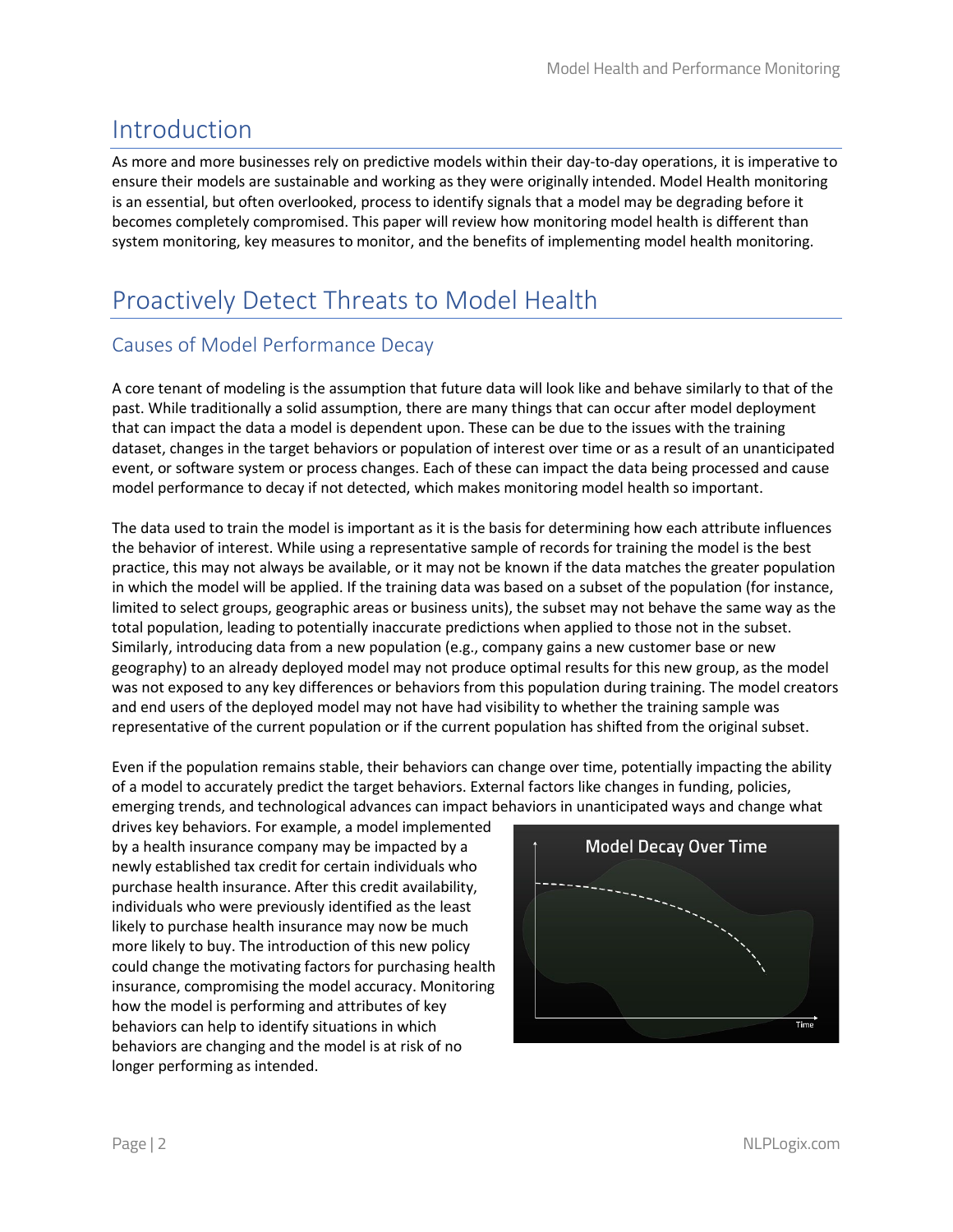Unanticipated events, like the COVID-19 pandemic, can have a more immediate impact on model performance. Any event that impacts a sizable portion of the population or target behavior of interest can render a prior model useless. As we know with COVID-19 consumer purchasing behavior rapidly shifted to focus on essential needs, home improvements, and online shopping. The shift in consumer purchasing behavior could not be anticipated and the driving factors that were previously used to predict consumer spending or purchasing behaviors were likely diminished. While COVID-19 had an immediate and substantial shift in behavior, there could be other, less extreme events that affect the population of interest and impact their target behaviors.

Finally, internal processes responsible for the calculations, capture, or formatting of source data consumed by the model can also unexpectedly change and impact model performance. Upgrading or changing operations, systems or processes can introduce threats to model health that may otherwise go undetected. For instance, migrating to a new CRM system that appends a hyphen to all zip codes, or upgrading to a new call center software that defaults to calculating talk time without hold time, or changing the fields that are required to be populated in an Electronic Medical Records System. In each of these examples, the data the model is dependent on has changed or is provided less consistently, and while the model may still run successfully, there is not a way to detect these shifts without proactively monitoring for these types of incidences.

#### Leading Indicators of Model Decay

There are several indicators that can be measured and monitored to help detect potential issues that arise leading to model decay. NLP Logix focuses on four core areas of monitoring, including data completeness, feature drift, prediction drift, and prediction performance, to proactively identify potential issues with model health.

In most models there are usually several features that are considered the top drivers of the target behaviors, with those having the largest influence on identifying the behavior of interest. In order to ensure records are



scored accurately, it is essential they have all the necessary data provided in a manner the model will be able to recognize. Data completeness analysis ensures that the necessary source data is complete, and the generated features match the expected range and format as the data used for training the model. Models may not recognize unexpected values or value formats and, as a result, handle them improperly. Additionally monitoring the rate of missing data across source data fields helps to ensure the model is creating the most accurate predictions across all records.

In addition to completeness, it is important to also understand if any of the features have changed by testing for feature drift. Tests of feature drift ensure that the distribution of the new data being scored is similar to the data used for training the model. These tests help identify many of the causes of model decay, including when the population changes, or there are errors or issues with the source data. These tests compare the score distributions of all the features against their distributions in the original training data. While some shifts may be expected or driven by seasonal effects, we want to make sure we are actively monitoring the data to be able to track and understand these trends so we can identify performance issues before they become problematic.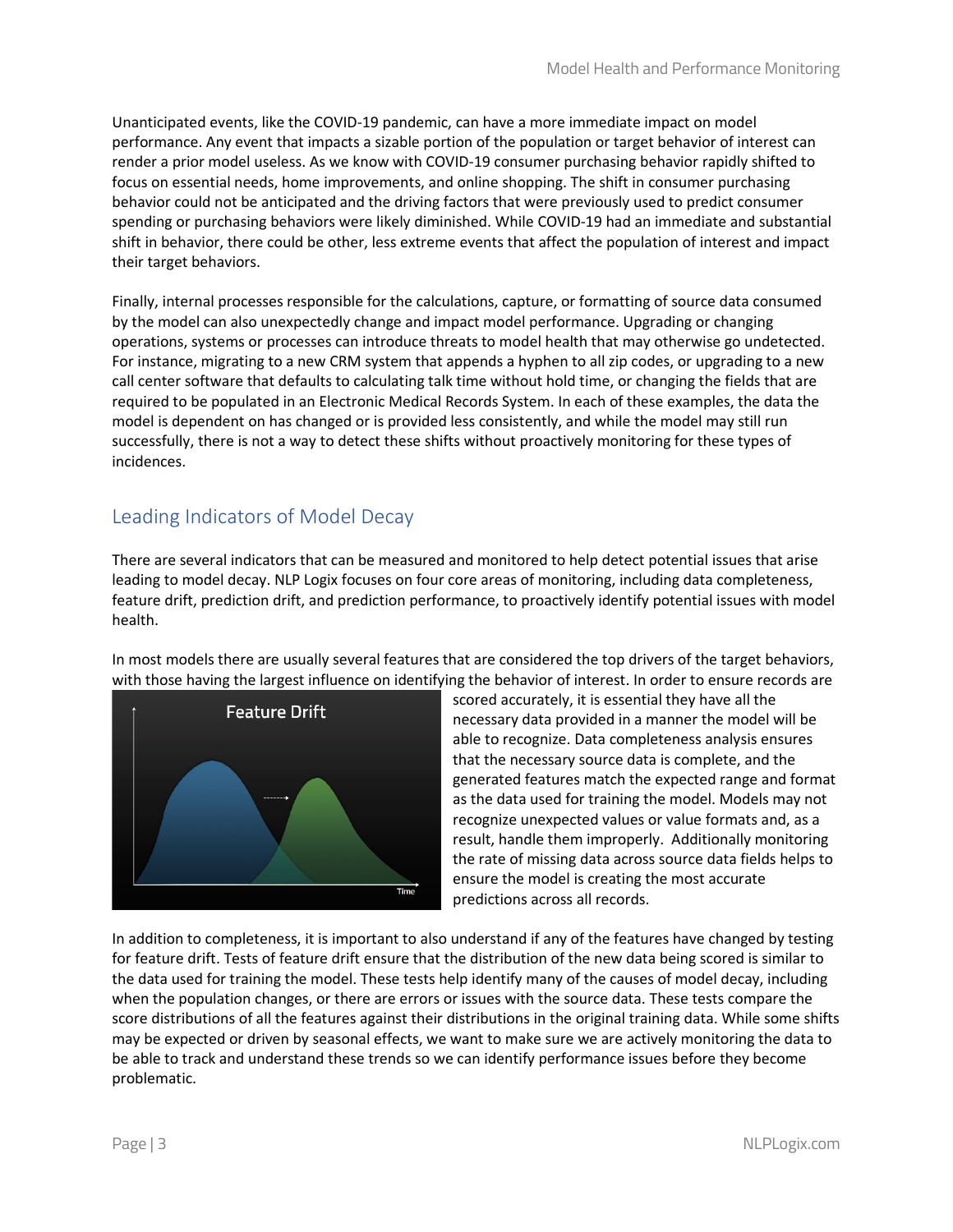Similar to feature drift, we also measure prediction drift to ensure the distribution of generated probabilities or classifications are similar to what was produced with the original model. This is important as a shift can indicate there is potentially a change in the behaviors of interest or in how the features of the model relate to those behaviors. Often in a business processes model predictions are directly translated into decisions and actions, and any unanticipated shifts in probabilities can impact vital processes, potentially targeting the wrong records, or conversely, not identifying critical records.

Finally, the last set of model health tests measure the stability of model performance over time. This includes evaluating whether the model accuracy, precision, recall, and AUC are all in range with the original model. These tests ensure the model is still classifying records in the expected manner by comparing the model classification to an actual result for the target behavior. While these are often highly desired metrics to be tracked, they are only available when the client is able to provide labelled data, which may be difficult. Fortunately, even without labelled data, the other model health indicators are able to help identify signs that model performance may be compromised.

The ongoing health and sustainability of a deployed model is essential to ensuring critical business decisions are made using the most accurate information. By tracking these leading indicators at the onset of deployment and on a regular basis, NLP Logix is able to detect the more subtle changes that can lead to model decay and help to proactively remedy issues before they become disruptive to your business.

## Protect Your Investment

The deployment and integration of a predictive model into one's business processes often requires a significant investment from both a time and labor perspective. Currently many companies believe that regular retraining of a model will circumvent threats to model performance and help protect their investment for years to come. However, model retraining, while effective in some circumstances, may not address the underlying issues that are limiting the model's ability to accurately and effectively classify the behavior of interest.

Retraining can help to recalibrate models where the population of interest has shifted, or to include additional population subsets, however, it will not be as effective if data from top features are inconsistently provided, if data changed, or if new data is required to adapt to changing behaviors or events. Without actively monitoring model health metrics for shifts or changes in the source data and model outputs, the causes of model decay may not be apparent, and retraining may not be the appropriate solution to ensure the model is operating as intended.

Active model health monitoring helps to detect these issues before they become problematic and begins to impact key business decisions or operations. With monitoring, NLP Logix will flag any issues that may become problematic so we can work with the client to understand what the root causes are and what the best approach is to handle it. In many cases retraining will be warranted and recommended, however there may be some cases where additional data and/or a full model rebuild may be required to ensure the targeted behaviors are correctly identified.

### Summary

With each new model build or rebuild, it is important to protect your investment and ensure the model is performing as it is intended over time. There are many factors that can impact model health that cannot be detected via system monitoring alone. Using model health monitoring, deeper examination of the model inputs and outputs, including completeness of data, feature drift, probability drift, and model performance